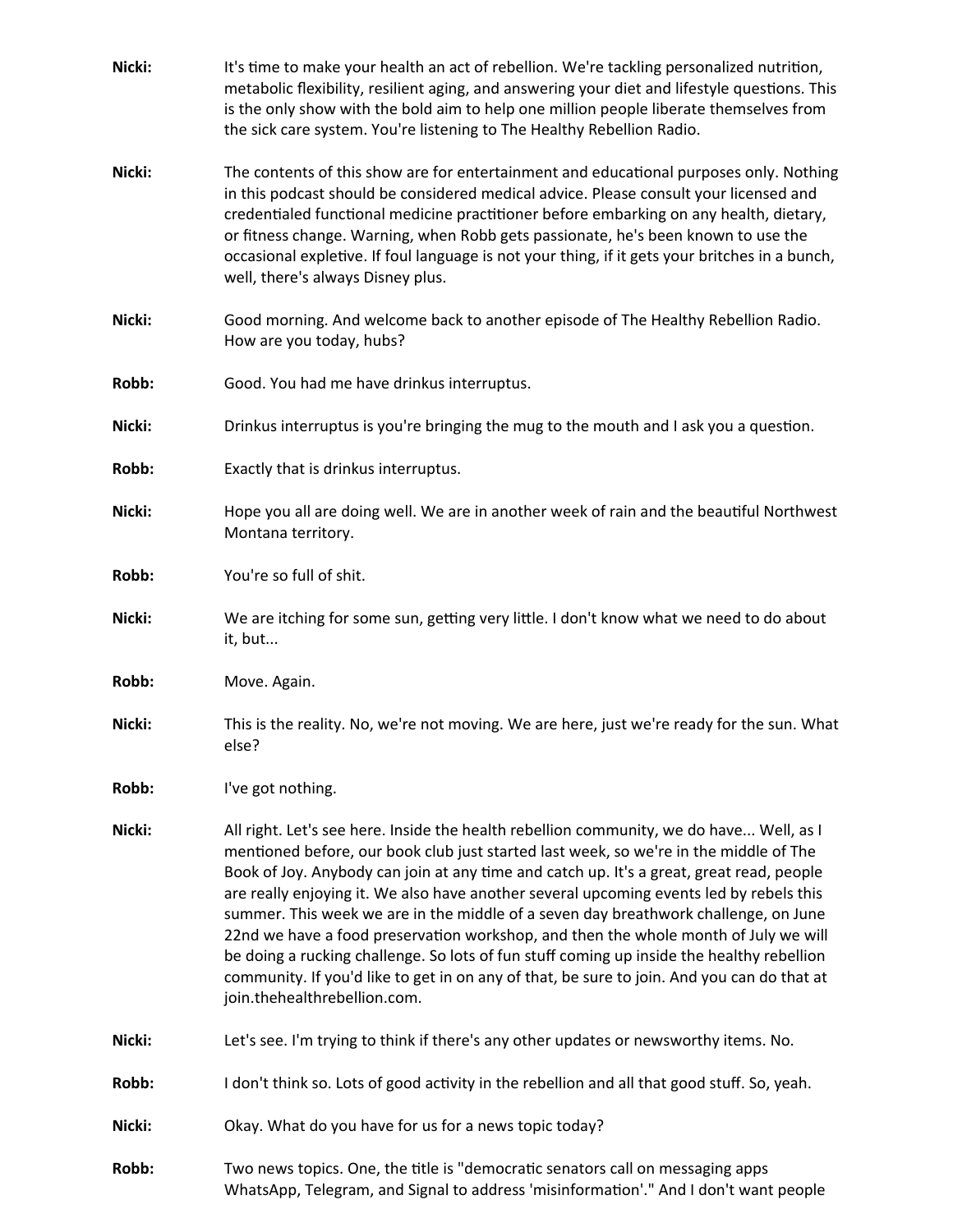to get hung up, so the title is democratic senators. There are Republican Senator in this too, so don't... God, people just freak out. Oh my God, my team's being called out. Well, both teams suck and... They really suck. So I don't even know quite... It seems so obvious that this is such a terrible idea that I'm not really... I'm hesitant in some ways to even bring it up, because well obviously it's a bad idea. These folks, in addition to the already onerous process of every single thing on social media being somehow subjected to the scrutiny of "fact checking" and frequently it just being flat ass wrong. The fact checkers are not actually subject matter experts on various topics. And this is particularly germane to health, medicine...

- Nicki: And the fact checkers are frequently not objective. They are...
- **Robb:** That's a whole other side. I'm just talking about basic competence. They're not even in the realm of having competence. Then we get to the whole regulatory capture deal and who's funding them and all that stuff. And now in addition to that, there are folks in our illustrious governmental structure that want our messaging apps to be regulated similarly. So that whatever Nicki and I are sharing, or I'm sharing with someone else, or all of y'all are sharing between each other, has some sort of regulatory oversight. So it's like, "Hey Robb, that thing you mentioned, wasn't quite accurate. And you should really think about modifying your position on that."
- **Nicki:** Hey, Robb, when you said that cows are good for the environment, that wasn't quite accurate and you need to start saying that cows are bad for the environment and that...
- **Robb:** Meat causes cancer.
- **Nicki:** Yes.
- **Robb:** And plant-based is the only one true way to address health, environmental, and ethical issues. It's a beautiful illustration of where this drives off a cliff. And so I just want to put this on folks' radars. And it's ironic, there's a sub tagline, particularly in Hispanic communities. So they're really going to target Hispanic communities in this push to make sure that those folks get this right. And a big part of the reason for that is Hispanic communities are a massive swing vote one way or the other. They're an interesting mix in that Hispanic voters can go conservative or more progressive based off of a variety of factors. They tend to be more family based, tend to be more Catholic oriented and whatnot. So have a conservative base to it. But also interestingly tend to have an openness to more socialized healthcare and stuff like that. So, interesting demographic really that is growing and is really important to make sure that those people have the correct thoughts.
- **Robb:** So I just wanted to put this on everybody's radar, and there are some actionable steps towards addressing this, which the article talks about a little bit. So I just wanted to mention that and put on the radar, again.
- **Nicki:** Okay.
- **Robb:** The other piece, really quickly, is "obesity in late adolescence and incident type one diabetes in young adulthood." This is a study that effectively looked at body mass index, which is not a perfect measure, but it also appears to be highly predictive of the autoimmune complication of type one diabetes. And it's interesting, within the type one diabetic community, people of historically, and I think in many regards rightfully, gotten rather prickly when people say, "Well, how did your kid get diabetes?" He or she was eating poorly. And that's not really always remotely the issue.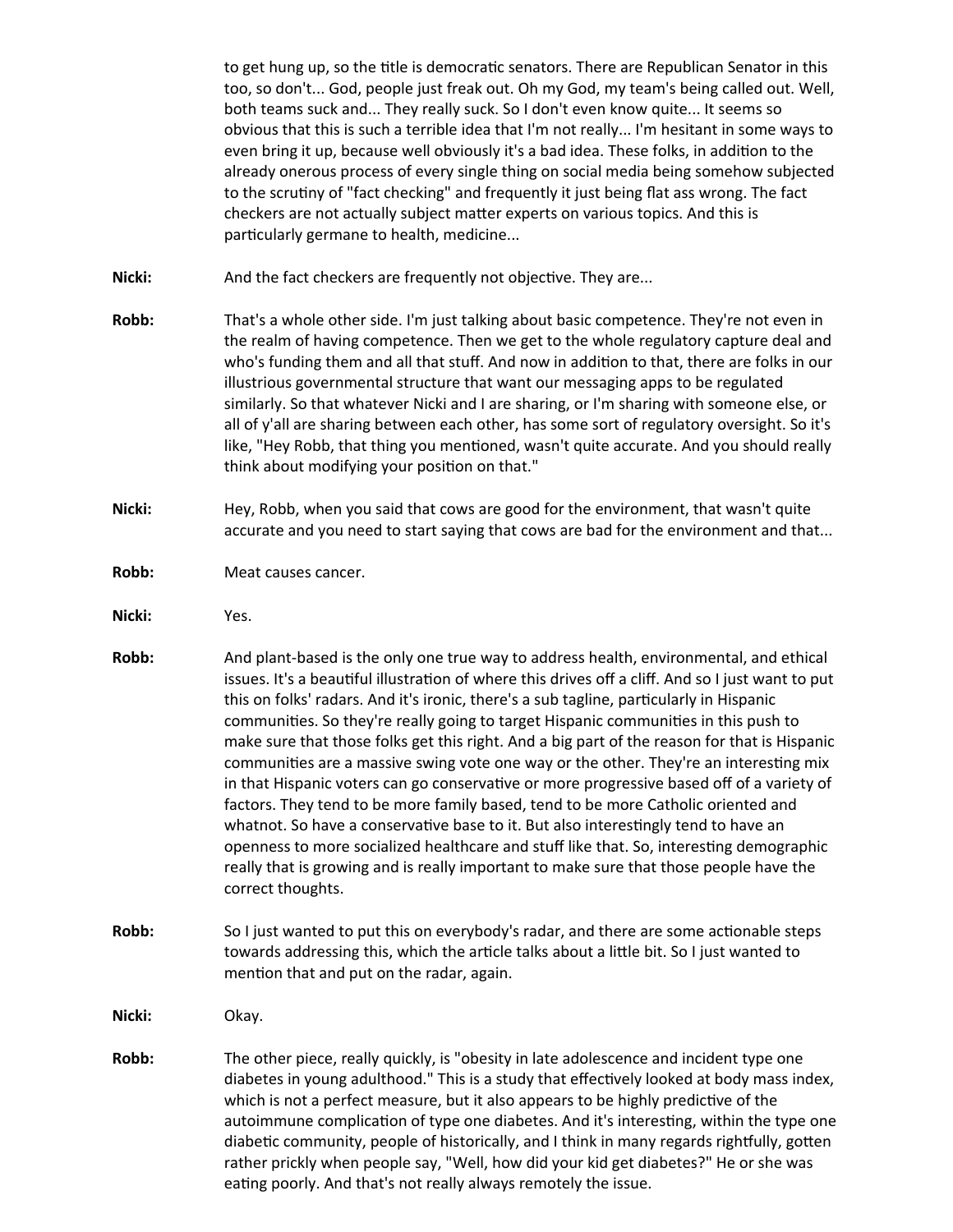- **Robb:** This autoimmune situation can be precipitated from vaccines, from viral infections, from acts of God. And also there are some linkages with dietary factors, particularly gluten and dairy are biggies in this. But what was interesting is that just simply having a higher body mass index started correlating really, really strongly with the subsequent development of type one diabetes. And there's a lot of different mechanistic potentials here. There could absolutely be alterations in the gut microbiome, in intestinal permeability, in systemic inflammation. And this is another one of the reasons why the folks that are in this healthy at any size camp, I really think that the vast majority of people start here with some good intentions, but I'm continually flabbergasted at how this messaging is failing people. And it's not helping them. And I think the flip side of this is that nobody needs to be harassed and harangued for health issues. And if you're overweight or whatever, none of that's appropriate. None of that's okay. But just lying to people that, "Hey, man," you know...
- **Nicki:** There's just going to be a lot of suffering, unnecessary suffering, if the messaging is...
- **Robb:** Your house is on fire, but you're okay here.
- **Nicki:** You're okay. Yeah.
- **Robb:** Yeah, yeah. And so I think that this is important stuff that we just have to push back on. And I've been, frankly, kind of reticent to push back on it that hard because it's super easy to get oneself canceled and called a bigot and all kinds of other things. But it is reaching a point where I'm watching folks in my community, people who got their start basically with me, who are really advocating for this, diet culture is evil and horrible and just eat whatever you want. And you're beautiful, and maybe you are beautiful, but you also may be unhealthy.
- **Robb:** And if that's what you want to do, that's fine. But if you arrive there because you ostensibly went to a "health expert" and that health expert gave you garbage advice, then somebody else like me needs to do something different so that there's at least the option that folks know that well, little Jimmy and little Jane, if they're super overweight in childhood, it doesn't bode well for them the rest of their lives. And maybe we could get out in front of this. Maybe we could do something that improves their health now and their health later and their quality of life. And if you want to get all call me on it, then it's going to be a lesser drag on our collective social infrastructure and whatnot. This is one of these things that good health really should be an easy bipartisan thing. If you're a real pull yourself up by your bootstraps, rugged individual, then you want to be as healthy as you can so that you're not a drag on your family, your community and all the rest of that. And then if you're a good little goose stepping socialist, then you should want to be as healthy as you possibly can so that you negatively impact the health infrastructure of the world as minimally as possible. So there you got that. That's probably the whole episode. We'll just wrap that up there and call it good.
- **Nicki:** Okay. There we go. And we'll link to both of those in the show notes. And, as always, The Healthy Rebellion Radio is sponsored by our salty AF electrolyte company LMNT. It's officially summer, officially by the calendar, not necessarily by the-

**Robb:** Is it really?

**Nicki:** ...glowing orb in the sky that is not here in Northwest Montana.

**Robb:** I thought it was still later June.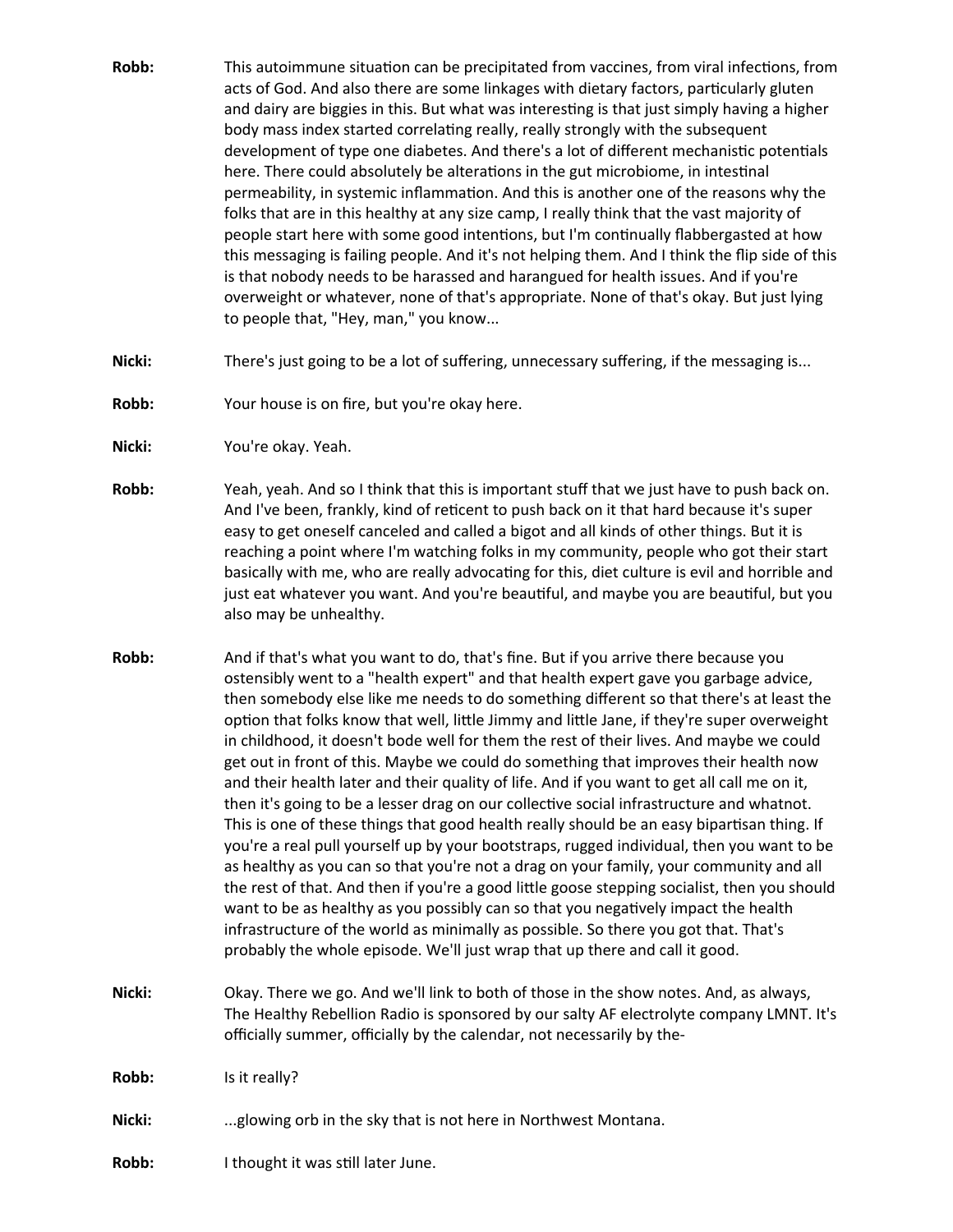| Nicki: | Oh, June 21st?                                                                                                                                                                                                                                                                                                                                                                                                                                                                                                                             |
|--------|--------------------------------------------------------------------------------------------------------------------------------------------------------------------------------------------------------------------------------------------------------------------------------------------------------------------------------------------------------------------------------------------------------------------------------------------------------------------------------------------------------------------------------------------|
| Robb:  | Yeah.                                                                                                                                                                                                                                                                                                                                                                                                                                                                                                                                      |
| Nicki: | Well, I usually think of June as summer.                                                                                                                                                                                                                                                                                                                                                                                                                                                                                                   |
| Robb:  | Yeah, that's fair enough.                                                                                                                                                                                                                                                                                                                                                                                                                                                                                                                  |
| Nicki: | But you're right. You're right. Solstice, I think, is the official, official thing.                                                                                                                                                                                                                                                                                                                                                                                                                                                        |
| Robb:  | Look at me, splitting hairs.                                                                                                                                                                                                                                                                                                                                                                                                                                                                                                               |
| Nicki: | Look at you. Yes. Anyway, summer usually means warmer weather, more time outside,<br>and in an increased need for electrolytes. So stay hydrated during all your favorite<br>summer activities with LMNT. All the electrolytes you need and none of the sugar or the<br>other crap that you don't. And remember grapefruit salt is back for a limited time. You<br>can grab yours as well as any other delicious LMNT flavors at drinklmnt.com/robb.<br>That's drinklmnt.com/robb. And it is pronounced element, not elementy. Just a PSA. |
| Robb:  | There you have it. That's how we tell the in versus the out crowd. Always.                                                                                                                                                                                                                                                                                                                                                                                                                                                                 |
| Nicki: | Yeah. People are like, "Oh, I tried some of that elementy and it's so good."                                                                                                                                                                                                                                                                                                                                                                                                                                                               |
| Robb:  | And then we usually reply, "Yes, element is quite outstanding."                                                                                                                                                                                                                                                                                                                                                                                                                                                                            |
| Nicki: | All right, we've got three questions today. The first one is from Ryan on two meals a day.<br>Ryan says, "I'm a huge fan of sacred cow, and I like eating two meals a day, but after<br>listening to the book I'm trying to increase my protein to 180 to 200 grams a day. I'm six<br>foot one and 210 pounds. Is it beneficial to eat 90 grams in each meal, or is that too<br>much for my body to process correctly for optimal absorption? Should I spread it out?"                                                                     |
| Robb:  | So the issue isn't absorption. You'll absorb that just fine. The whole notion of you can't<br>absorb or benefit from more than 30 grams of protein in a meal is completely bunk, and<br>it's been Lane Norton, Gabrielle Lion, some of the folks that are good protein experts<br>have done great breakdowns on that. But the opportunity that's being missed here is<br>that the more frequently that we get above about 25 to 30 grams of protein, in a meal,<br>whole protein, I'm assuming animal-                                     |
| Nicki: | Not shakes.                                                                                                                                                                                                                                                                                                                                                                                                                                                                                                                                |
| Robb:  | protein. Not that, well-                                                                                                                                                                                                                                                                                                                                                                                                                                                                                                                   |
| Nicki: | Must have a face and a soul.                                                                                                                                                                                                                                                                                                                                                                                                                                                                                                               |
| Robb:  | Face and soul, kill it, bring it into your person. God, that was good. Good material.                                                                                                                                                                                                                                                                                                                                                                                                                                                      |
| Nicki: | A good line that people will remember if they ever attended one of Robb's CrossFit<br>nutrition seminars.                                                                                                                                                                                                                                                                                                                                                                                                                                  |
| Robb:  | Yeah. Yeah. But, no, a shake can work. Whey protein can work, but what we need is<br>enough branch chain amino acids, specifically lysine, or not lysine, but the anabolic<br>signaling branch chain amino acids, so that we are offsetting catabolism, basically. So<br>two meals and a snack, something crazy like three meals, the basic thing is if you are<br>really rocking the two meals a day thing, it's totally fine, but                                                                                                        |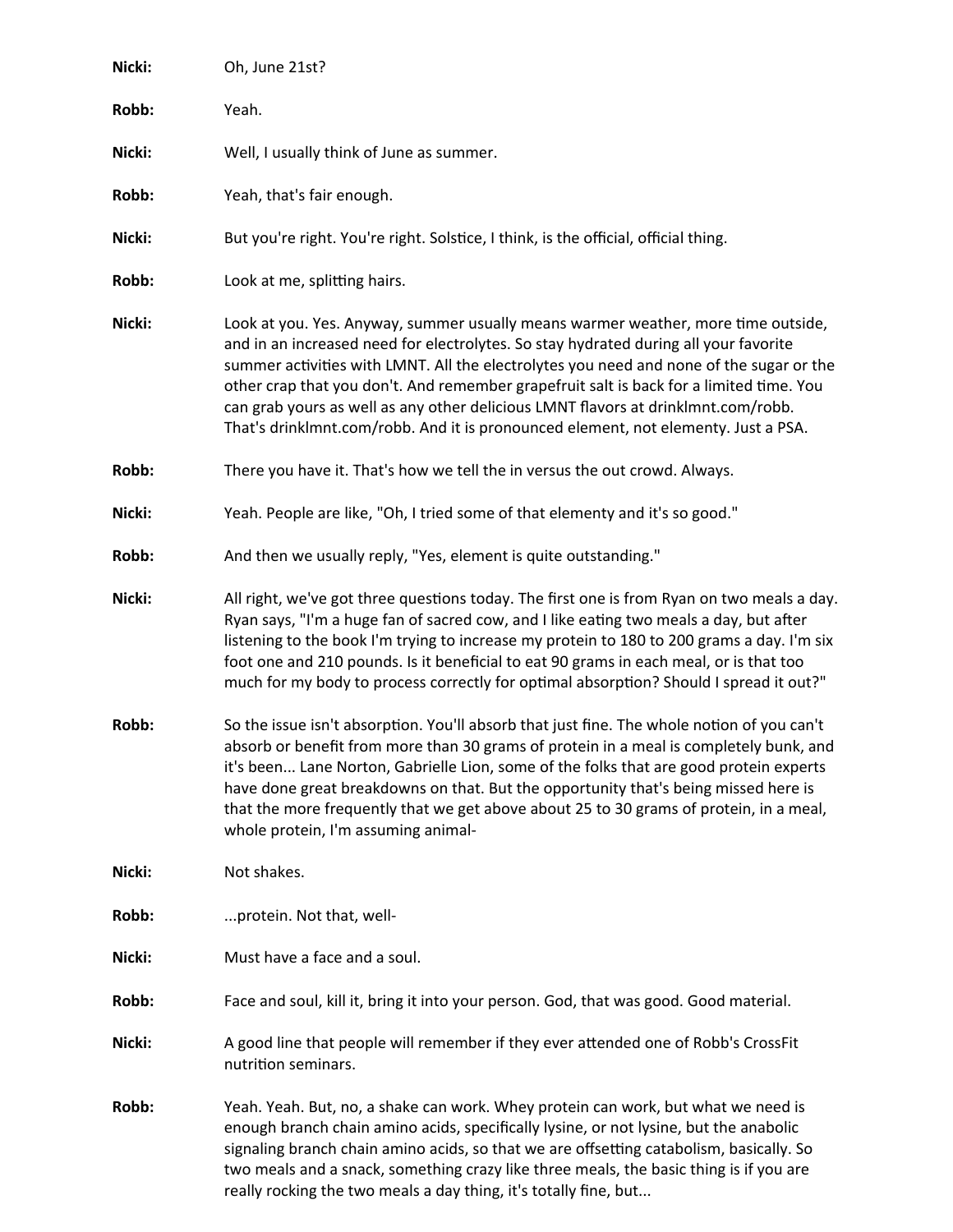| Nicki: | So better for anabolic signaling if you're having multiple                                                                                                                                                                                                                                                                                                                                                                                                                                                                                                                                                                                                                                                                                                                                                                                                                                                                                            |
|--------|-------------------------------------------------------------------------------------------------------------------------------------------------------------------------------------------------------------------------------------------------------------------------------------------------------------------------------------------------------------------------------------------------------------------------------------------------------------------------------------------------------------------------------------------------------------------------------------------------------------------------------------------------------------------------------------------------------------------------------------------------------------------------------------------------------------------------------------------------------------------------------------------------------------------------------------------------------|
| Robb:  | A third meal. Yeah.                                                                                                                                                                                                                                                                                                                                                                                                                                                                                                                                                                                                                                                                                                                                                                                                                                                                                                                                   |
| Nicki: | Yeah, a third meal above 30 grams.                                                                                                                                                                                                                                                                                                                                                                                                                                                                                                                                                                                                                                                                                                                                                                                                                                                                                                                    |
| Robb:  | And this is where it gets a little interesting. If you really wanted to If your goal was<br>maximal muscle gain, maybe that four to six small meals, each meal having 25, 30 gram,<br>just enough protein to hit the anabolic signaling, but then you get that multiple times<br>per day, then you could make the case at that that's probably a good thing. I suspect<br>that there's probably some sort of a U curve on that and it may start flattening out at<br>some point, but this is where, to build muscle and also to maintain muscle, although<br>maintaining muscle is easier than building it, but some frequency of anabolic signaling<br>from physical activity, that is specifically resistance training, and then also just dietary<br>intake of protein that is sufficient to stimulate that anabolic response. So I would make<br>the case, Ryan, that a third meal, two meals and a snack, something like that, if that<br>works- |
| Nicki: | The snack being 30 grams of protein.                                                                                                                                                                                                                                                                                                                                                                                                                                                                                                                                                                                                                                                                                                                                                                                                                                                                                                                  |
| Robb:  | Yeah. Yeah. And then maybe you could shave maybe 40 grams of protein, something<br>like that, so you could shave a little bit out of both meals and then just have your small<br>meal, small snack, primarily protein at some other point. Just to goose that anabolic<br>signaling-                                                                                                                                                                                                                                                                                                                                                                                                                                                                                                                                                                                                                                                                  |
| Nicki: | Canned tuna.                                                                                                                                                                                                                                                                                                                                                                                                                                                                                                                                                                                                                                                                                                                                                                                                                                                                                                                                          |
| Robb:  | Yeah. Canned tuna, there you go. Yep.                                                                                                                                                                                                                                                                                                                                                                                                                                                                                                                                                                                                                                                                                                                                                                                                                                                                                                                 |
| Nicki: | All right.                                                                                                                                                                                                                                                                                                                                                                                                                                                                                                                                                                                                                                                                                                                                                                                                                                                                                                                                            |
| Robb:  | I could think of-                                                                                                                                                                                                                                                                                                                                                                                                                                                                                                                                                                                                                                                                                                                                                                                                                                                                                                                                     |
| Nicki: | Other things that might be tastier and easier.                                                                                                                                                                                                                                                                                                                                                                                                                                                                                                                                                                                                                                                                                                                                                                                                                                                                                                        |
| Robb:  | a lot of other things more enjoyable than a can of tuna.                                                                                                                                                                                                                                                                                                                                                                                                                                                                                                                                                                                                                                                                                                                                                                                                                                                                                              |
| Nicki: | It comes in handy sometimes.                                                                                                                                                                                                                                                                                                                                                                                                                                                                                                                                                                                                                                                                                                                                                                                                                                                                                                                          |
| Robb:  | It does.                                                                                                                                                                                                                                                                                                                                                                                                                                                                                                                                                                                                                                                                                                                                                                                                                                                                                                                                              |
| Nicki: | All right, our next question is from Charles on blood flow issues. "Hi, Robb and Nicki.<br>Long time listener here. I have been following Robb since I was 18, almost 10 years ago.<br>Thank you for your work. Background: six feet tall, male, 142 pounds, 28 years old.<br>Lenient paleo diet for almost 10 years, supplemented with a half to one packet of LMNT<br>daily, depending on weather and exercise load. Generally great sleep hygiene. Devote a<br>lot of effort to getting in the sun every day. Weights twice a week, 45 minute bike ride at<br>least twice a week. Recent blood work came back excellent. Just the standard LDL, HDL,<br>hem A1C, vitamin D, thyroid stimulating hormone, hepatic enzymes. I do seem to have<br>والملاحظ المستطر المستحدث والمستحدث المتلاطف                                                                                                                                                        |

issues with circulation, though, which I think may be related to the problem I describe below. My extremities go numb easily, and when it's cold, I have a few fingertips that lose color and sensitivity for extended periods of time after the others have returned to normal temperature." So that sounds like Raynaud's right there.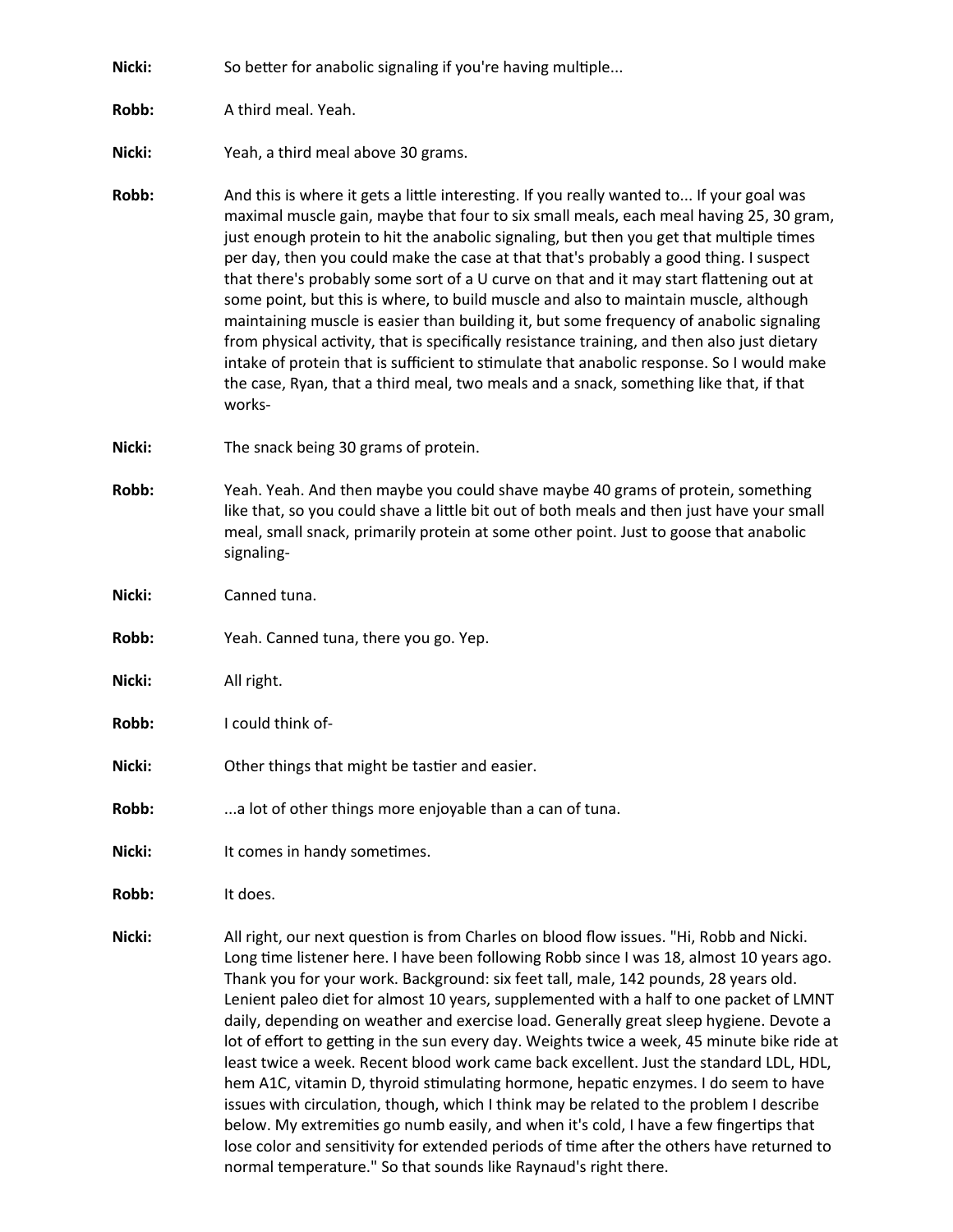- **Nicki:** Okay. But here's the problem. "My problem: my erections have decreased in strength noticeably in the past two years. The problem usually isn't so severe that it prevents sex, although a few times it has, but it certainly decreases its quality for both parties involved on a regular basis. Potentially relevant circumstances surrounding the problem: a little over two years ago, when the problem began, I ended a bad relationship, started a new amazing one, moved twice, had a very bad car accident, had a very bad cycling accident, lost my grandmother, helped my mother through a traumatic incident, etc. I'd like to point out that this was winter through summer of 2020. Need I say more? It was a whirlwind of a year. I dealt with it in healthy ways, amping up the exercise and protein consumption, and unhealthy ways, picking up one to two drinks before dinner habit that I've since decreased just on the weekends. This decrease happened six months ago. Should I talk to a therapist instead of sending this into a podcast? Probably, but why not both? I'm hoping you guys might be able to connect some dots that I haven't."
- **Robb:** As Luis says, ¿Por qué no los dos?
- **Nicki:** ¿Por qué no los dos?
- **Robb:** Man, just getting very mechanistic about this, there's... The Raynaud's thing is definitely interesting, the cold hands and feet, really significant response to temperature changes, it's a pretty big deal. We've seen significant improvements in people, lower carb, gluten free. Raynaud's is-
- Nicki: It could have autoimmune component to it, right?
- **Robb:** Yeah, it seems to have an autoimmune piece to it. So some sort of carnivore-esque autoimmune paleo seems like a good thing. Mechanistically, on the erection side, the testosterone levels and then nitric oxide production are biggies. And this is where eating some beets, having some sort of beet juice powder, it legitimately seems to improve nitric oxide release. This is part of what is facilitated with things like Viagra and Tadalafil and things like that, which can also address those issues.
- **Robb:** I would definitely get just baseline total testosterone, free testosterone, estrogen, estradiol, sex hormone, binding globulin, get a really good functional look at testosterone levels to just see how things are working there. Because, interestingly, the testosterone status also influences the nitric oxide production, which is part of the vasodilation process of having an erection. And flip side for women, there's a vasodilated process that is important on their side of the sexual function story in this whole thing. Which many people don't realize that women also will benefit sexually from small amounts of Viagra and whatnot, because of the improved blood flow and mucus production and all that fun stuff, improved sensitivity, but anyway. Side note.
- **Nicki:** So everybody needs to go to the farmer's market and get beets.
- **Robb:** Get some beets, make some borscht, and get after it. But at a baseline, again, I think I would look into maybe addressing the basic autoimmune stuff with some sort of an elimination diet to get a baseline. Sounds like he was pretty good, but you just never know when people...
- **Nicki:** Well, in those couple of, or the drink, I'm wondering is that beer? Is it wine? If it is beer, again, that gluten piece can be huge for the autoimmune-
- **Robb:** Can be a biggie. And the alcohol near bedtime can absolutely crush testosterone levels, just crater them. So another piece to look at with this. But I think looking at some sort of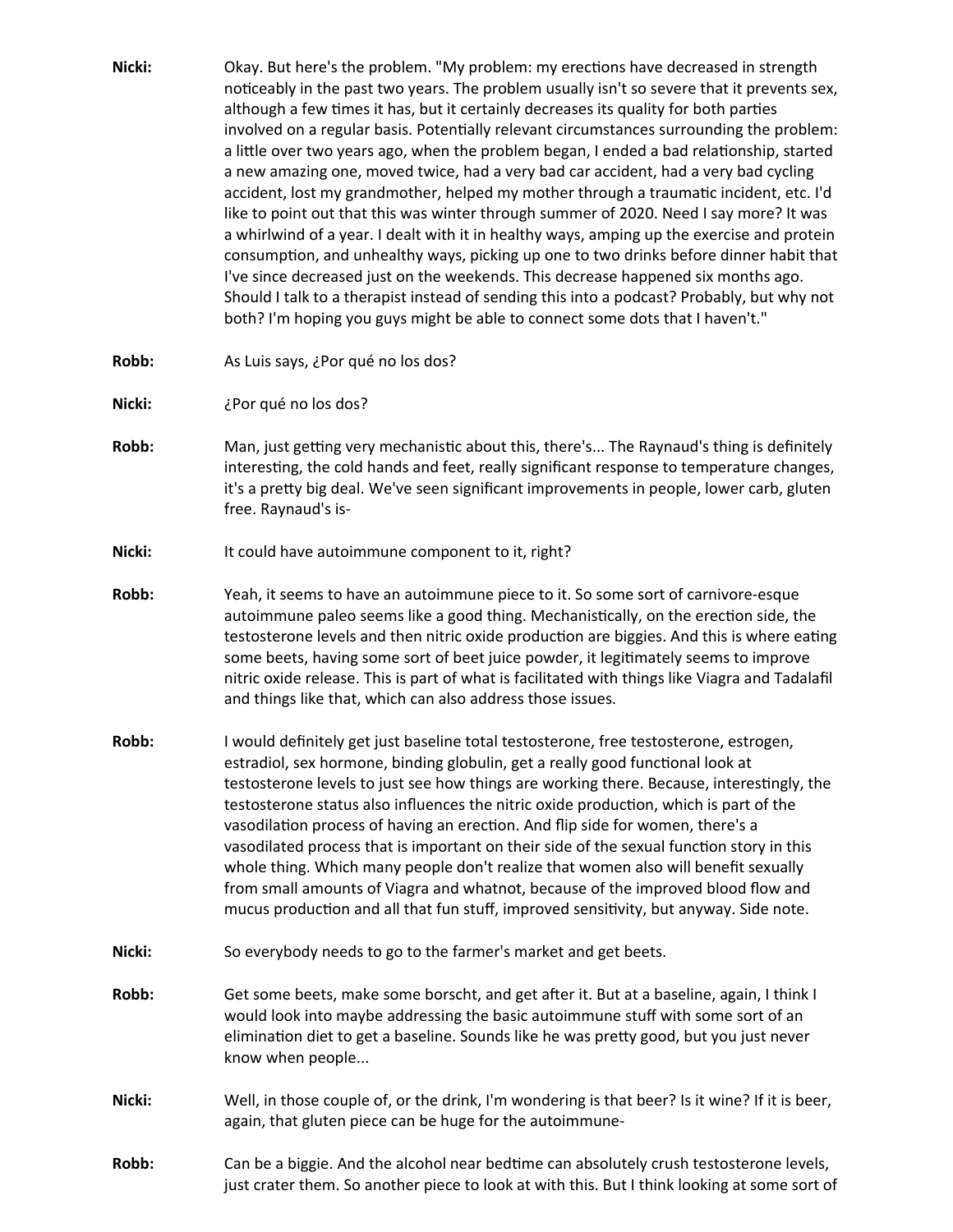addressing that autoimmune potentiality. I'm thinking, well, that gets out in the weeds. But address that autoimmune potentiality. Get some basic blood work to establish what testosterone levels are. As part of the diet, make sure you're getting some beets couple of times a week, maybe even a little dose of that daily, and the beets juice powder that are in some of these pre-workouts. You don't need the caffeine and all the other squirreliness in there, but it enhances nitric oxide production. The stuff is legit, so that could definitely be helpful.

- **Robb:** And then if none of that really addresses things to the degree that you might want, then something like Tadalafil or Viagra or something like that could be potentially helpful. But given he's not that old-
- **Nicki:** He's 28.
- **Robb:** ...he's 28. Yeah, we should be able to get out in front of this in a really significant way by just making sure that testosterone levels are on point. Improve the intake of some of the nitric oxide releasing precursors like in beets and all that stuff.
- **Nicki:** Cool. All right. Our third and final question this week is from Christy on functional dyspepsia. Christy says, "I love your show and the dynamics between the two of you. I'd love to join the rebellion when I can afford it. What do we know in natural health about functional dyspepsia? I just had an upper endoscopy to diagnose the cause of a burning sensation in my stomach just under my right ribcage, usually right after eating or while eating, that seems to respond to an amount of food rather than any particular food. Before this, the gastro had me do a stool test that was negative for H pilori. They took biopsies during the upper endo, but the doctor says he doesn't expect to find anything. He said he saw irritation in the stomach lining, and it was probably caused by functional dyspepsia, which was an imbalance of acid in the stomach. He said the causes of this could be different things, including stress, which I admittedly have a lot of, but I do what I can to control it, and that otherwise causes were unknown, but that I could just take Pepcid. How long? Oh, maybe forever. Needless to say, I'm not doing that.
- **Nicki:** "So if all I know is that the acid is imbalanced, how do I balance it? At the risk of making this too much longer, my diet exercise and supplement regimen are all along the lines of what paleo-centric gurus recommend, so none of the other causes of this dysfunction like NSAID use, fried or unhealthy fatty foods, or alcohol excess makes sense. I'm not celiac, but I don't eat gluten and dairy because they just don't feel great. I'm thinking of continuing to take probiotics and add a functional medicine supplement with aloe, licorice root, marshmallow root, NAD, etc., to maybe calm the irritation.
- **Nicki:** "My only other thought is that maybe I've been taking too much of a natural allergy supplement, that is Quercetin 400 milligrams per two pills, three pills twice a day, but I doubt that's it. And after stopping it for five days before this procedure, as they required, I really noticed my allergies kicking in. The problem is I'm five foot five, 118 to 120 pounds, and closer to one 18 with what I'm able to eat without feeling discomfort. I have to stop before I'm satisfied completely. I wake up at night hungry and I can't go back to sleep. And I know 118 pounds is too light for me. I weight train three times per week and I'm active all the other days. I'm a high school teacher, so I'm not really sedentary either. Pretty low carb with starchy carbs, about a cup of sweet potato or rice, only included at dinner. Thank you."
- **Robb:** Man. There's so many different angles that could be tackled on this. There could just be a structural issue, although when Christy related this, she said that they saw irritation in the stomach. Usually when you hear something like this, it's a valve not closing, and so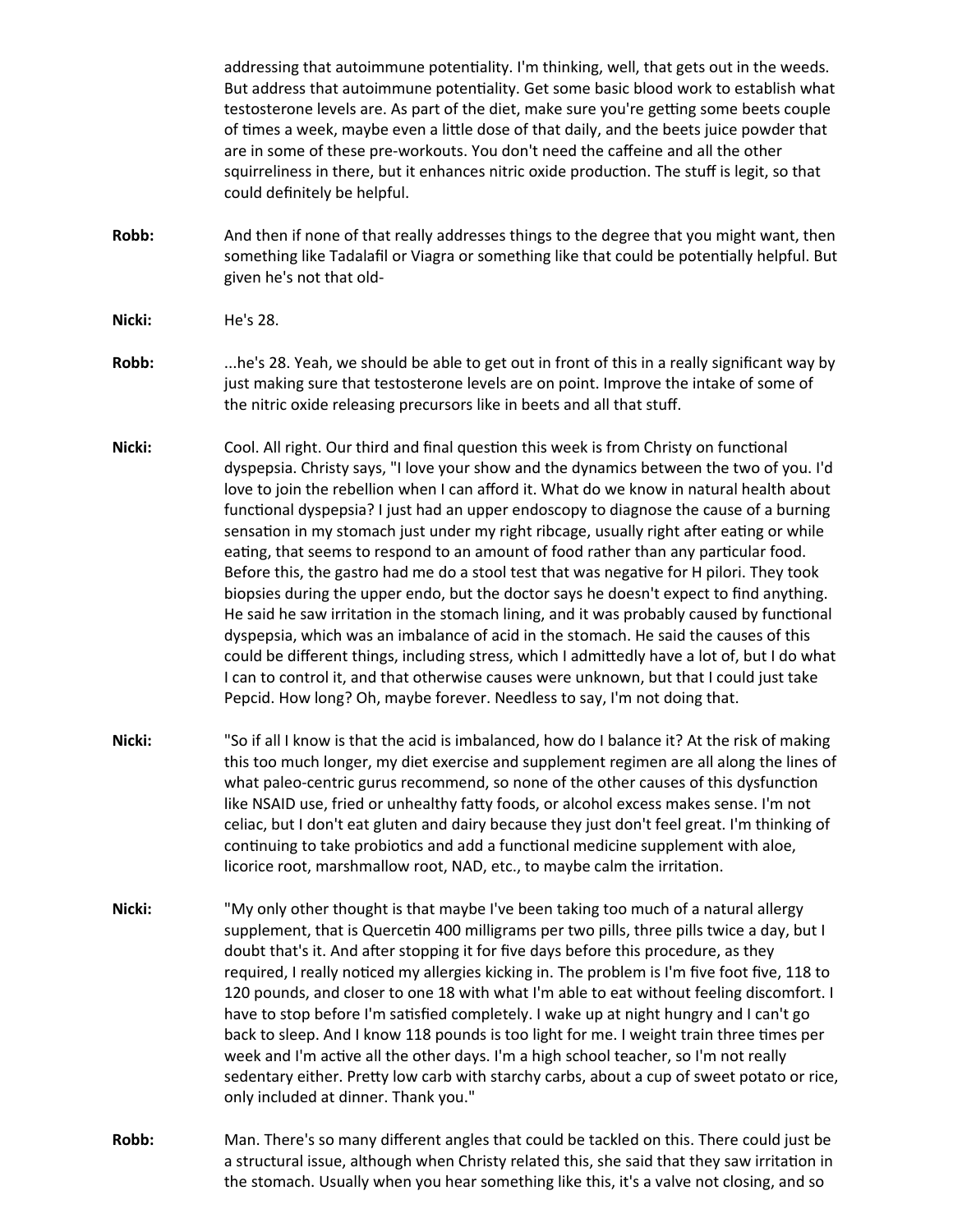we're getting some reflux up into the esophagus. And it sounds like that's not really what the case was here. That it's actually some issues in the gut. Then I start thinking about mucus production in the stomach, which normally protects the gut. And if we don't have enough of that, or the right consistency, or you could have a dysbiotic situation with the wrong type of bacteria growing in that, then it allows the stomach acid to come in contact with the tissue and then it can damage it.

- **Robb:** I kind of feel like there just needs to be a little bit more of a deeper functional medicine dive on this. There's not that many Chris Cressers out there, but there are some very, very good folks. But I would poke around and try to find, maybe like Dr. Rusho, someone like that that is really a gut expert. And just go a little bit deeper on this because there's, there's something else amiss here. And Christy's ticking most of the boxes, she's doing the standard diligence, and not really getting the response that we would expect out of this. So there's probably something else going on here. Could be a deal where she just needs to eat frequent, small meals throughout the day. It sounds like there's some sort of a size threshold, worsens the situation. Yeah.
- **Nicki:** The fact that she wakes up at night hungry, you used to always say in the seminars, if that's the case, look to your previous meal and you probably didn't have enough fat. Would you...?
- **Robb:** Could be the fat and protein, but she's just having a problem eating enough.
- **Nicki:** Right.
- **Robb:** So there's just so many different ways you could go after this. It sounds like she eats really well, but could we do a really hard elimination diet? Even going carnivore? Yeah, that could be a reset, and see how you do. There may still be some type of irritant that is consistently in there. Maybe it's starch itself. It doesn't sound like she has that much, but...
- **Nicki:** Yeah, but the sweet potato or rice at dinner doesn't sound like it's a lot, but...
- **Robb:** It could be it. This is again where having a little bit of outside eyeballs on this and then moving forward. It would just be interesting to think about any other dysbiotic potentialities using... And it's always a little spooky because you do something, she's already lighter than what she would like to be. So recommending something really low carb or carnivore or something like that is a little bit hairball because people tend to lose weight on those protocols. But those are some of the things that one could do to just try to get back to a baseline. We've had people in the rebellion that did the seven day carb test, did really poorly with carbs, did a carnivore reset for six months, started reintroducing carbs, they had lost weight, they started strength training, and then their carb tolerance dramatically improved and GI problems were better.
- **Robb:** Which I don't know that's going to happen with everybody. Some people, there's this concern about removing carbohydrates and starch and fermentable fiber that's going to alter the gut microbiome in a way that we end up in this cul-de-sac where we're trapped in low carb and keto. I think maybe that does happen, but I've also seen the flip side of that where people actually are able to eat broader things later because they just generally got more metabolically healthy. So I guess the thoughts there are, maybe try a pretty strict reset diet.

**Nicki:** Elimination diet.